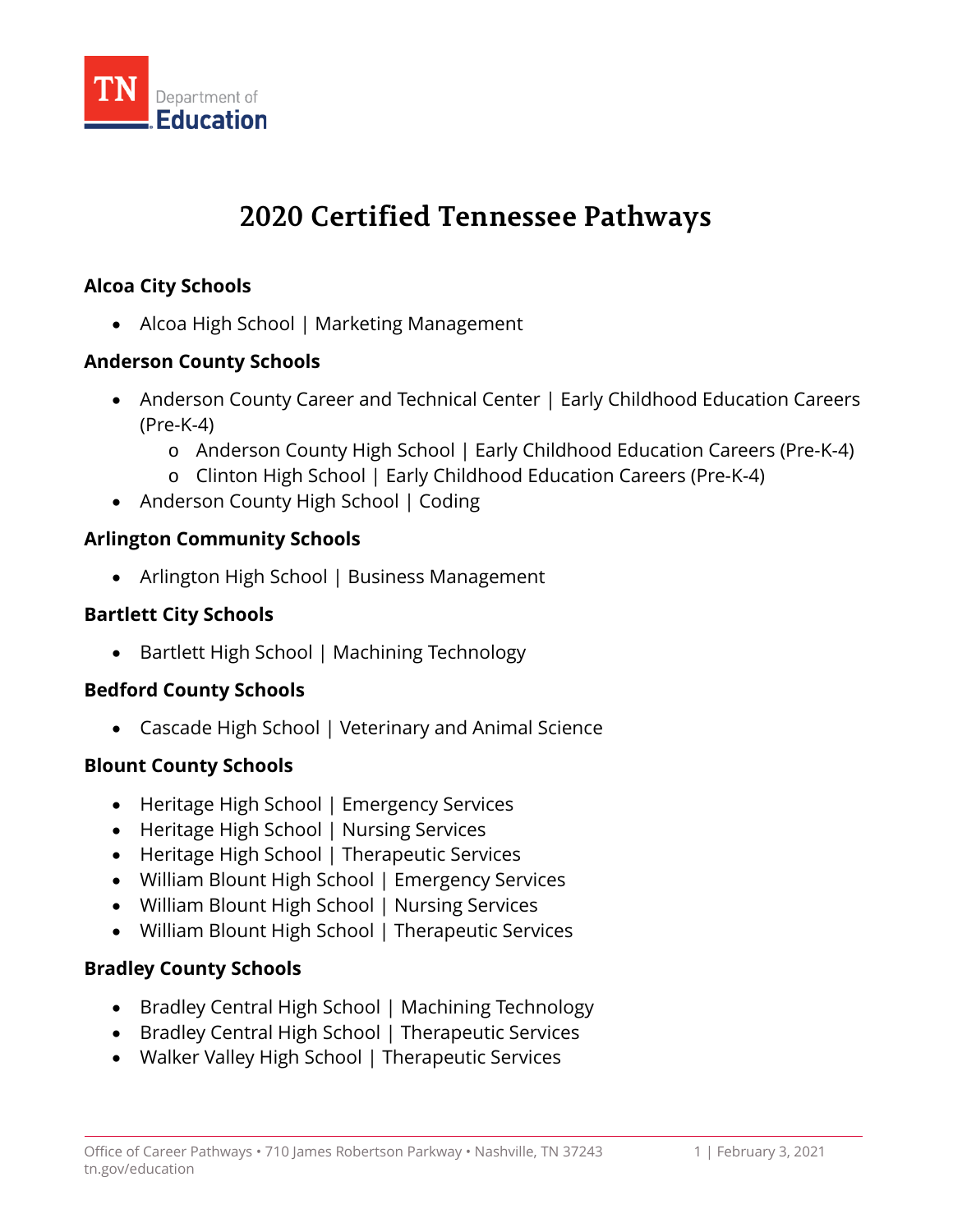

## **Bristol City Schools**

• Tennessee High School | Business Management

## **Cannon County Schools**

• Cannon County High School | Emergency Services

## **Chester County Schools**

• Chester County High School | Nursing Services

## **Clarksville Montgomery County Schools**

- Clarksville High School | Banking and Finance
- Clarksville High School | Business Management
- Clarksville High School | Leadership in Government (JROTC)
- Kenwood High School | Advanced STEM Applications
- Kenwood High School | Leadership in Government (JROTC)
- Montgomery Central High School | Leadership in Government (JROTC)
- Northeast High School | Leadership in Government (JROTC)
- Northeast High School | STEM Technology
- Northwest High School | Emergency Services
- Northwest High School | Leadership in Government (JROTC)
- Northwest High School | Nursing Services
- Northwest High School | Therapeutic Services
- Rossview High School | Digital Arts and Design
- Rossview High School | Leadership in Government (JROTC)
- West Creek High School | Criminal Justice and Correction Services
- West Creek High School | Leadership in Government (JROTC)

# **Clay County Schools**

• Clay County High School | Nursing Services

## **Cleveland City Schools**

- Cleveland High School | Automotive Maintenance and Light Repair
- Cleveland High School | Emergency Services

# **Cocke County Schools**

- Cocke County High School | Electromechanical Technology
- Cocke County High School | Nursing Services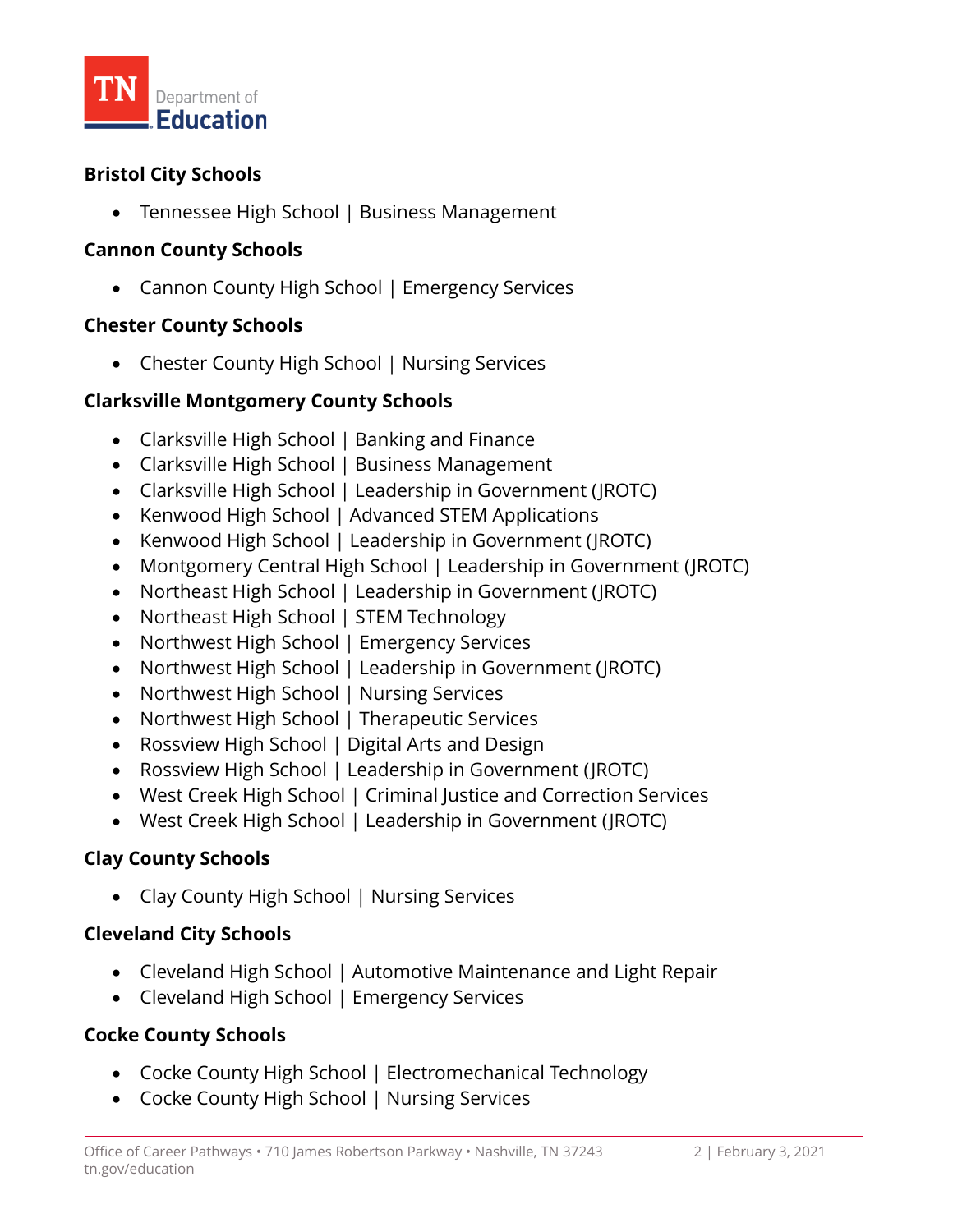

• Cocke County High School | Welding

# **Giles County Schools**

- Giles County High School | Mechatronics
- Giles County High School | Office Management

## **Greene County Schools**

• West Greene High School | Coding

# **Hamblen County Schools**

- Morristown Hamblen High School East | Electromechanical Technology
- Morristown Hamblen High School East | STEM Engineering
- Morristown Hamblen High School East | Machining Technology
- Morristown Hamblen High School East | Nursing Services
- Morristown Hamblen High School East | Teaching as a Profession (K-12)
- Morristown Hamblen High School East | Welding
- Morristown Hamblen High School West | Coding
- Morristown Hamblen High School West | Electromechanical Technology
- Morristown Hamblen High School West | STEM Engineering
- Morristown Hamblen High School West | Machining Technology
- Morristown Hamblen High School West | Nursing Services
- Morristown Hamblen High School West | Teaching as a Profession (K-12)
- Morristown Hamblen High School West | Welding

# **Hamilton County Schools**

- Brainerd High School | Aviation Flight
- East Hamilton Middle High School | Business Management
- Hixson High School | Nursing Services
- The Howard School | Hospitality and Tourism Management
- The Howard School | Therapeutic Services

# **Jackson-Madison County Schools**

• Jackson Central-Merry Early College High School | Coding

# **Jefferson County Schools**

• Jefferson County High School | Welding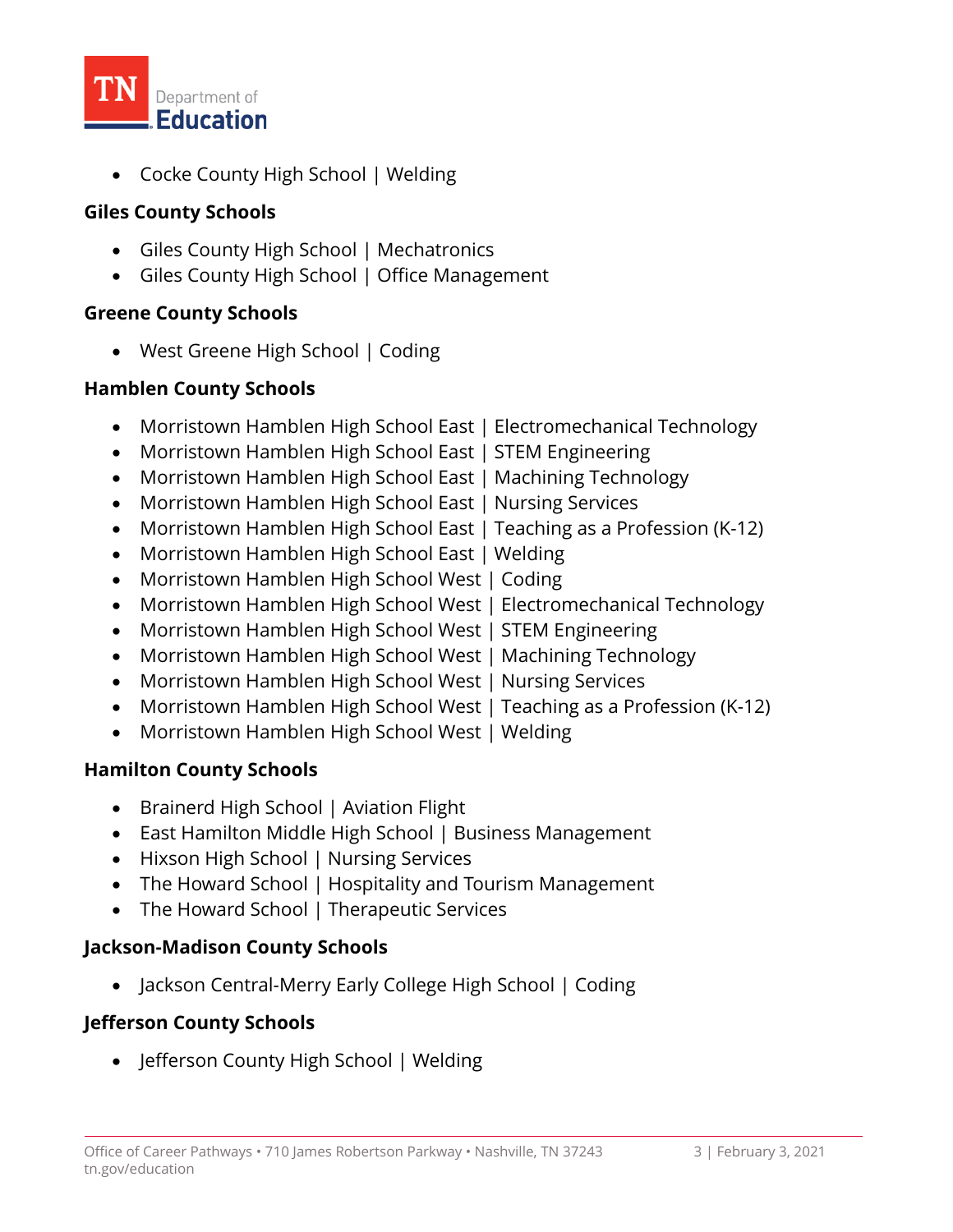

#### **Lawrence County Schools**

- Lawrence County High School | Nursing Services
- Loretto High School | Nursing Services
- Summertown High School | Nursing Services

## **Lenoir City Schools**

• Lenoir City High School | Mechatronics

## **Lincoln County Schools**

• Lincoln County High School | Mechanical, Electrical, and Plumbing Systems

## **Loudon County Schools**

• Loudon High School | Welding

## **Macon County Schools**

• Macon County High School | Teaching as a Profession (K-12)

## **Marion County Schools**

- Marion County High School | Welding
- South Pittsburg High School | Welding
- Whitwell High School | Welding

## **Maury County Schools**

- Columbia Central High School | Criminal Justice and Correction Services
- Columbia Central High School | Horticulture Science
- Columbia Central High School | Mechatronics
- Columbia Central High School | Veterinary and Animal Science
- Culleoka Unit School | Advanced STEM Applications
- Culleoka Unit School | Criminal Justice and Correction Services
- Hampshire Unit School | Horticulture Science
- Hampshire Unit School | Machining Technology
- Mount Pleasant High School | Advanced STEM Applications
- Mount Pleasant High School | Horticulture Science
- Mount Pleasant High School | Residential and Commercial Construction
- Santa Fe Unit School | Criminal Justice and Correction Services
- Santa Fe Unit School | Office Management
- Santa Fe Unit School | Veterinary and Animal Science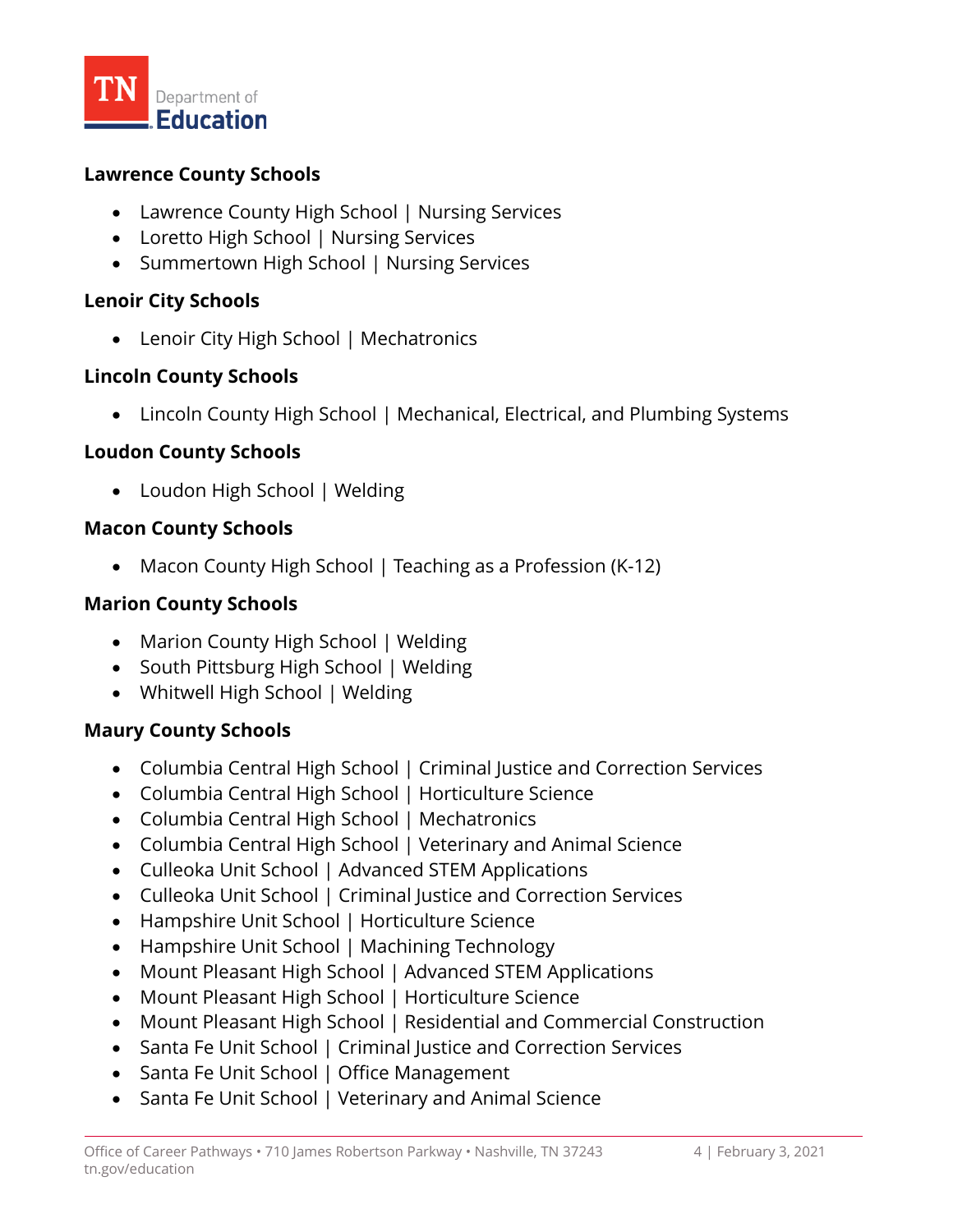

- Spring Hill High School | Advanced STEM Applications
- Spring Hill High School | Criminal Justice and Correction Services
- Spring Hill High School | Mechatronics
- Spring Hill High School | Networking Systems
- Spring Hill High School | Veterinary and Animal Science

## **McMinn County Schools**

• McMinn Career and Technical Center | Therapeutic Services o McMinn High School | Therapeutic Services

## **Moore County Schools**

• Moore County High School | Nursing Services

# **Oak Ridge City Schools**

- Oak Ridge High School | Automotive Maintenance and Light Repair
- Oak Ridge High School | Engineering by Design
- Oak Ridge High School | Welding

## **Overton County Schools**

• Livingston Academy | Teaching as a Profession (K-12)

## **Perry County Schools**

- Perry County High School | Structural Systems
- Perry County High School | Therapeutic Services

## **Putnam County Schools**

• Cookeville High School | Coding

## **Roane County Schools**

- Midway High School | STEM Technology
- Midway High School | Welding
- Oliver Springs High School | Machining Technology
- Oliver Springs High School | STEM Technology
- Roane County High School | STEM Technology
- Roane County High School | STEM Welding
- Rockwood High School | STEM Technology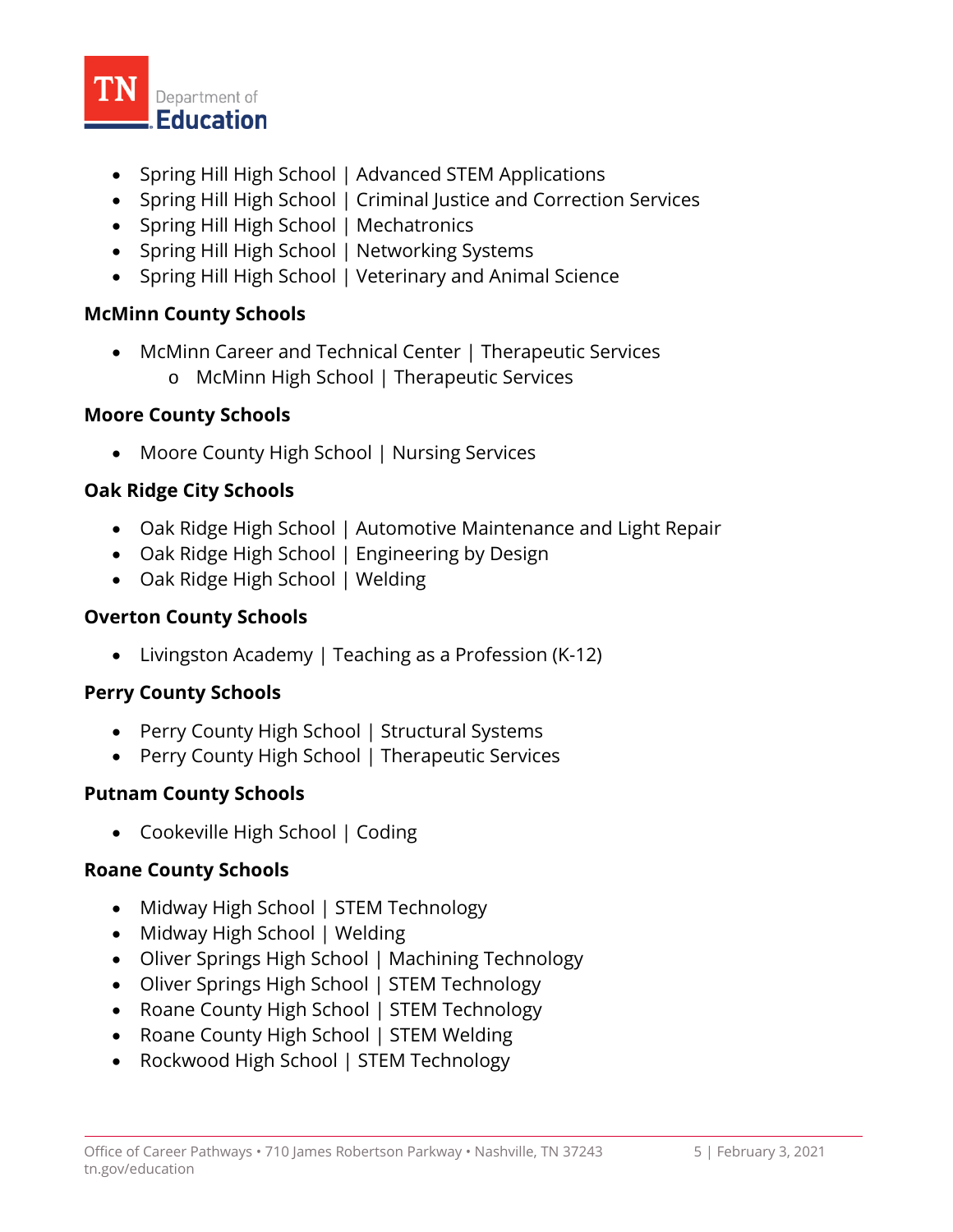

#### **Robertson County Schools**

- Greenbrier High School | Therapeutic Services
- Jo Byrns High School | Diagnostic Services
- White House Heritage High School | Diagnostic Services

## **Rutherford County Schools**

- Eagleville High School | Veterinary and Animal Science
- Oakland High School | Teaching as a Profession (K-12)
- Riverdale High School | Dietetics and Nutrition
- Smyrna High School | Teaching as a Profession (K-12)

## **Sevier County Schools**

- Gatlinburg-Pittman High School | Culinary Arts
- Pigeon Forge High School | Culinary Arts
- Sevier County High School | Culinary Arts

## **Smith County Schools**

- Gordonsville High School | Nursing Services
- Smith County High School | Nursing Services

## **Stewart County Schools**

• Stewart County High School | Business Management

## **Sumner County Schools**

- Beech High School | Criminal Justice and Correction Services
- Beech High School | Diagnostic Services
- Beech High School | Marketing Management
- Beech High School | Sport and Human Performance
- Gallatin High School | Culinary Arts
- Gallatin High School | Fire Management Services
- Gallatin High School | Marketing Management
- Gallatin High School | Therapeutic Services
- Hendersonville High School | Architectural and Engineering Design
- Hendersonville High School | Coding
- Hendersonville High School | Marketing Management
- Portland High School | Criminal Justice and Correction Services
- Portland High School | Marketing Management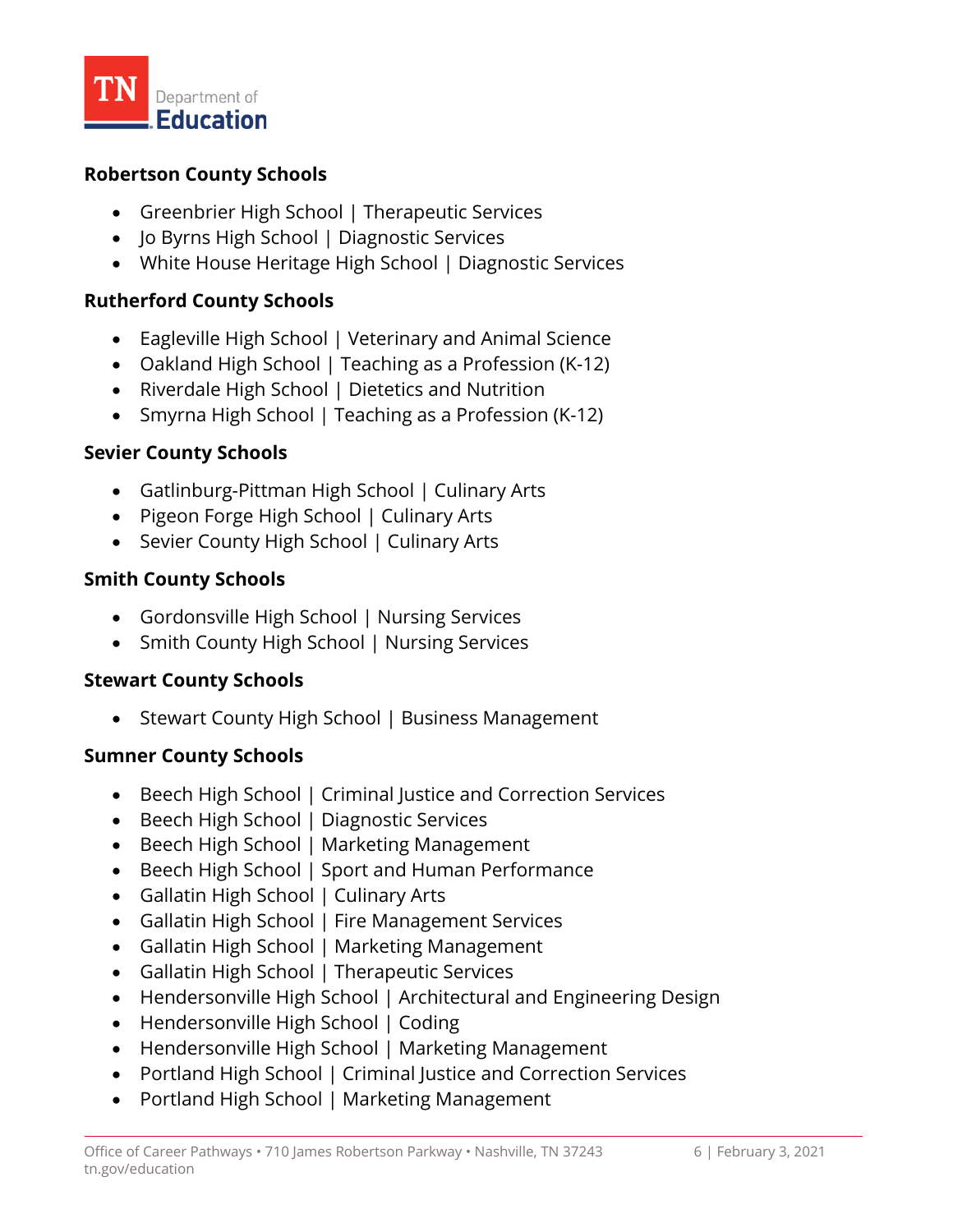

- Westmoreland High School | Machining Technology
- White House High School | Marketing Management

# **Tipton County Schools**

- Brighton High School | Nursing Services
- Covington High School | Nursing Services
- Munford High School | Nursing Services

# **Trenton Special Schools**

- Peabody High School | Advanced STEM Applications
- Peabody High School | Nursing Services

## **Trousdale County Schools**

• Trousdale County High School | Nursing Services

## **Tullahoma City Schools**

• Tullahoma High School | Welding

## **Van Buren County Schools**

• Van Buren County High School | Emergency Services

# **Warren County Schools**

- Warren County High School | Culinary Arts
- Warren County High School | Machining Technology

# **Wayne County Schools**

- Wayne County Technology Center | Welding
	- o Collinwood High School | Welding
	- o Frank Hughes School | Welding
	- o Wayne County High School | Welding

## **West Carroll Special Schools**

• West Carroll Junior Senior High School | Therapeutic Services

# **White County Schools**

• White County High School | Nursing Services